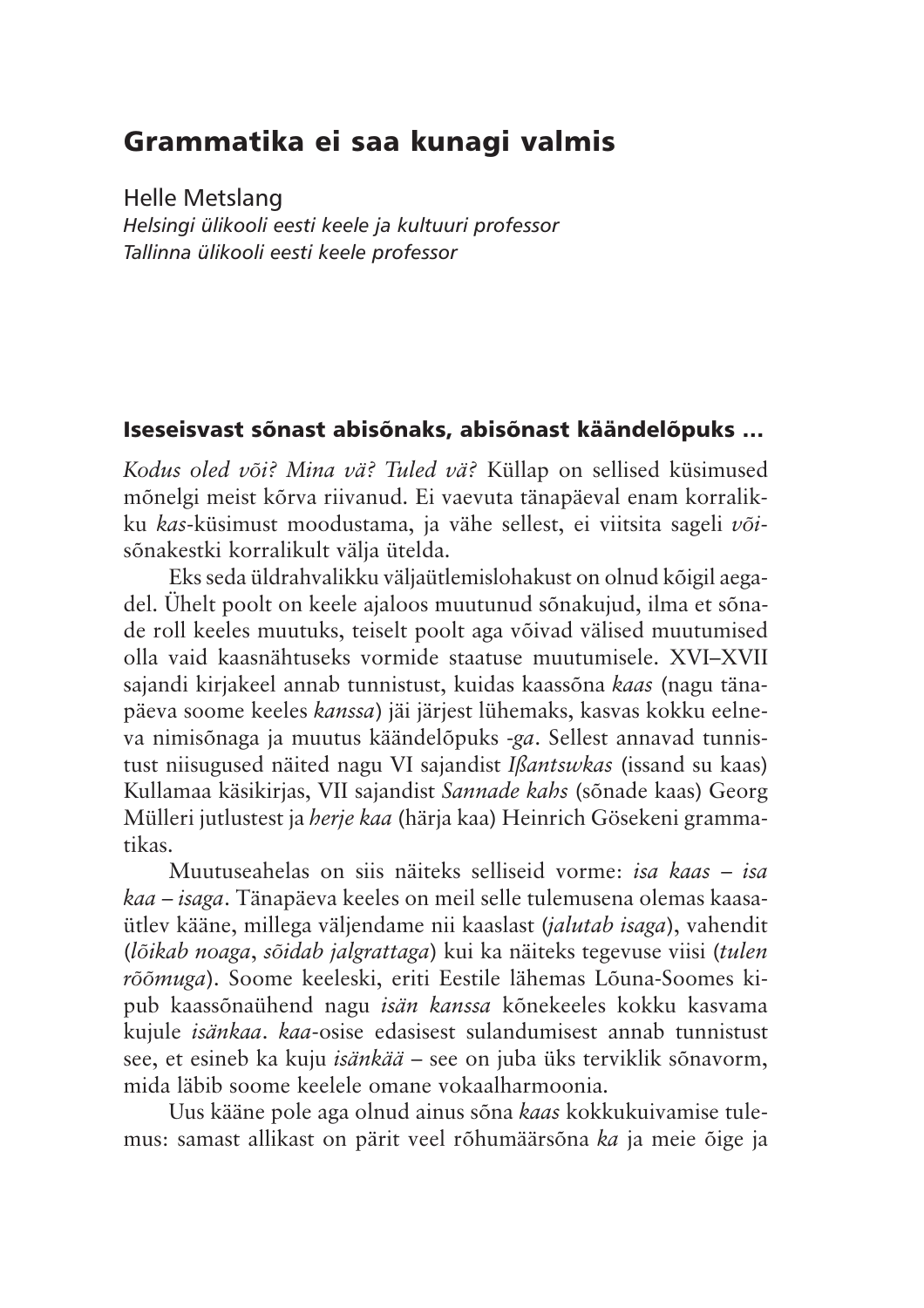hea küsisõna kas. (Et ka-sõna võib aidata küsimust vormida, näeme näiteks küsimusest Usud ka?) Keeleajaloo uurija Paul Alvre on näidanud, et sõna kaas täitis vanas kirjakeeles algul kõiki kolme ülesannet<sup>1</sup>, nt Meye peame syn kaas motlema ('meie peame siin ka mõtlema', G. Müller), Kahs sinna ollet Christus se Jummala Poick? ('Kas sina oled Kristus, see Jumala poeg?', J. Rossihnius VII sajandist). Ajapikku hargnes siit kolm eri kujuga ja funktsiooniga keelendit: -ga, ka ja kas.

Ajas veel tagasi vaadates leiame, et eesti varasem kaas ja soome praegune kanssa on omakorda kujunenud varasema nimisõna kansa ('inimesed, seltskond, kaaslased', soome keeles praegugi olemas tähenduses 'rahvas') kuhu-tähendusega käändevormist kansak.<sup>2</sup> Võime siis oletada sellist muutumisahelat: *isan kansak* 'isa seltskonda' > isa(n) kaasa > isa kaas > isa kaa > isaga.

### Grammatiseerumine toob keelde uusi grammatikavahendeid

Mida neist kahest näitest, küsisõnast ja kaasaütlevast käändest, näha on? Näeme siin grammatikavahendite kujunemist. Käändelõpp (-ga) on pärit kaassõnast (kaas), kaassõna omakorda nimisõnavormist. Küsisõna võib tulla määrsõnast (kas) või teisest grammatilist rolli täitvast sõnast, sidesõnast (vä ~ või). Uus grammatikavahend võib tulla olemasoleva kõrvale (praegune vä olemasoleva küsisõna kas kõrvale, mõnisada aastat tagasi kas selleaegse küsisõna es kõrvale), võib aga tulla üsnagi tühjale kohale, nagu arvatavasti kaasaütlev kääne, sest ammusest ne-lõpulisest komitatiivist vanas kirjakeeles tähelepanekuid ei leidu.

Ühelt poolt on siin keele ajalooline kujunemine, teiselt poolt teeb igal ajal ajalugu ka selle aja keel. Vormid kaas – kaa – -ga sajanditetaguses keeles ei saanud olla kasutuses järjestikku (nii et mingi aeg öeldi *isa kaas*, seejärel mindi päevapealt üle kujule *isa kaa* ja ükskord hiljem kujule isaga), vaid kokkukasvamine, käändevormiks muutumine ja kasutusvõimaluste laienemine toimusid järk-järgult, järgmine kasutus kujunes tasapisi eelmise kõrval. Nii ka praegu sõna või kasutus küsisõnana on välja kasvanud ta kasutusest sidesõnana (Tuled või? on sisult enam-vähem sama mis Tuled või ei?), mõlemad on käibel.

Neis näidetes ilmneb grammatika kujunemise reeglipärane protsess, mida nimetatakse grammatiseerumiseks (kasutatakse ka termi-

6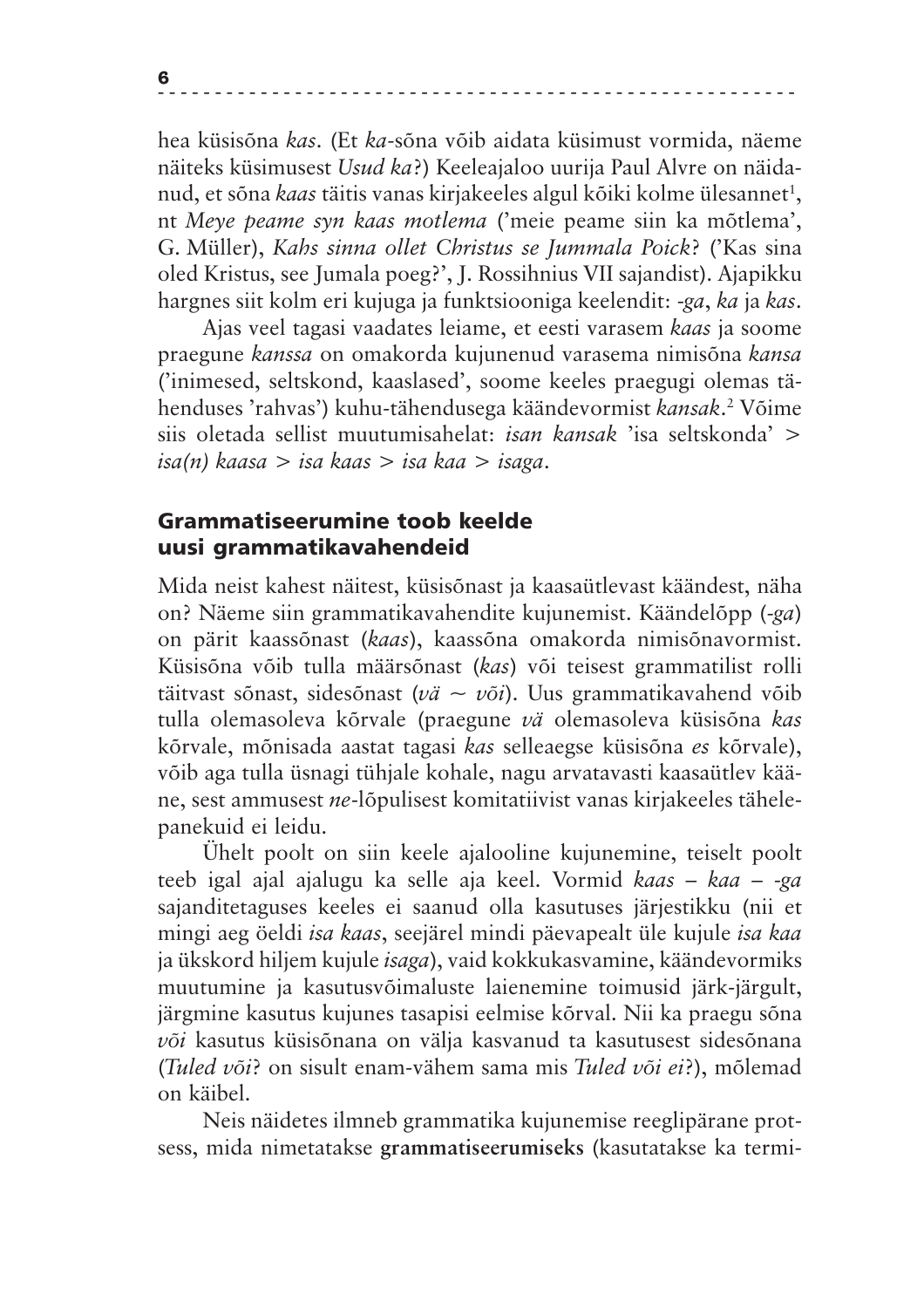

7

nit grammatikalisatsioon). Grammatika kujunemise üldistav uurimine grammatiseerumisteooria mõistestikus on saanud üheks keeleteaduse huvikeskmeks XX sajandi lõpu poole, toetub see aga pikale keeleajaloo uurimise traditsioonile võrdlev-ajaloolise keeleteaduse ja keeletüpoloogia raames.

Grammatika kujunemise seaduspärasusi on otsitud ammu, juba näiteks XIV sajandi Hiina keeleteaduses. Ajaloolise keeleteaduse arenguga XIX–XX sajandil kaasnes muutuste seaduspärasuste otsimine, keeletüpoloogia pürgis kõige muu hulgas kokku võtma ka keelemuutuste üldisi reeglipärasusi. Termini grammatiseerumine (prantsuse keeles grammaticalisation) võttis kasutusele 1912. aastal prantsuse lingvist Antoine Meillet oma töös "Grammatiliste vormide kujunemine" ("L'évolution des formes grammaticales"). Kuni 1970. aastateni nägi keeleteadus grammatiseerumises keele ajaloolise arengu analüüsi vahendit. 1970. aastail vaatenurk avardus ja hakati vaatlema ka keeles samaaegselt ilmnevaid grammatiseerumisnähtusi.

Grammatiseerumine on siis sõna või vormi suundumine mingit grammatilist funktsiooni täitma. Paralleelselt – kuigi mitte alati samal ajal – kulgeb mitu muutust: struktuuriomadused mõtestatakse ümber (toimub reanalüüs), tähendus nihkub ja muutub abstraktsemaks, keelendi kuju redutseerub. Kõik need muutused saavad teoks, kui uus mõtestus rahva seas laialt levib, ja levida saab ta siis, kui kulgeb loomulikku grammatikaliseerumisrada.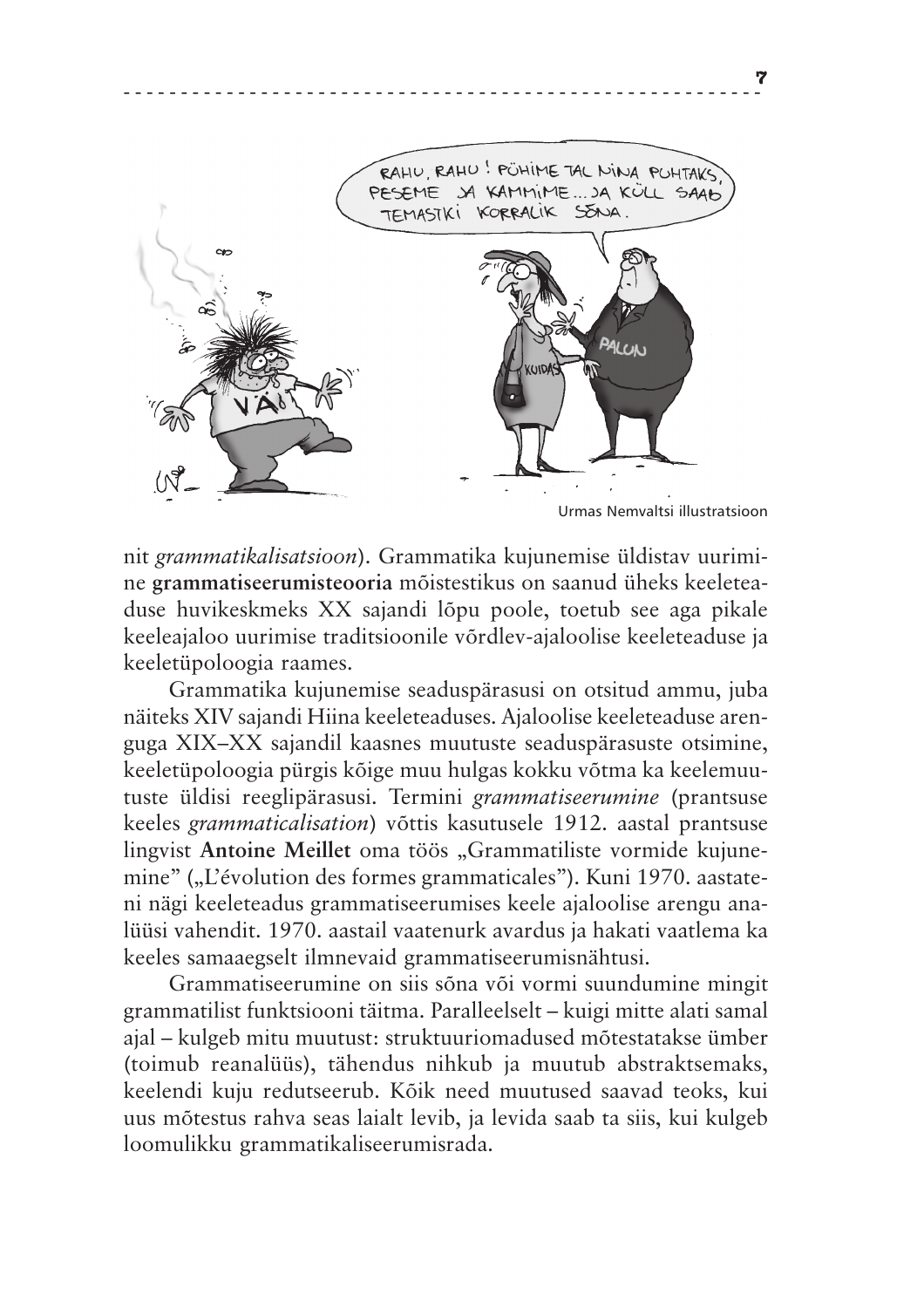Kaasaütleva kujunemise käigus toimunud reanalüüs seisnes kaassõna tõlgendamises käändelõpuna. Tähendusnihete kohta on ühes grammatiseerumisteooria põhiesitustest, B. Heine, U. Claudi ja F. Hünnemeyeri raamatus "Grammaticalization. A conceptual framework"<sup>3</sup> välja pakutud tähenduspiirkondade järjestus, mida mööda vasakult paremale tähendusnihked sageli kulgevad:

 $ISIK > OBJEKT > TEGEVUS > RUUM > AEG > KVALITEET$ 

Näiteks kaasaütleva funktsioonide lisandumine oleks selle loogika põhjal kaasnevalt isikult (jalutab lapsega) kaasnevale objektile (käib kepiga, joonistab pliiatsiga, sõidab rongiga) ja sealt edasi kaasnevale tegevusele (räägib valju häälega). Vormi reduktsioon seisneb aga lühenemises (kaas – kaa – -ga).

## Miks tasub grammatika kujunemise põhimõtteid tunda

Grammatiseerumine algab tähenduse ja funktsiooni nihkumisest, mis toob kaasa kasutusviiside muutumise. Teinekord mõtestub ümber sõnaühend, iseseisev sõna muutub abisõnaks, sõna kuju jääb ikka samaks. Väga palju on eesti keeles näiteks nimisõnadest kujunenud kaassõnu, ja kaassõnade kujunemine käib tänapäevalgi.

Võtame näiteks sõnavormi käes. Kui ta toimib nimisõnana, saab talle lisada täiendi: kriit on minu paremas käes. Samas esineb ta ka kaassõnana, näiteks Puu paindub tormi käes; Päikese käes on liiga palav; Esimehe käes on suur võim; Minu võtmed on venna käes. Neil juhtudel täiendit lisada ei saa (tormi hirmsas käes?), konkreetsest käe tähendusest enam juttu ei ole, kaassõnaga tähistatakse valdust, jõudu, võimu – needsamad üldinimlikud metafoorid, mis ka nimisõnana kasutatava käe puhul toimivad (väljendites nagu töötab kellegi käe all, kellegi käsi on mängus).

Reanalüüs, struktuuri ümbermõtestus, seisneb struktuuri 'täiend + nimisõna' (venna + käes) käsitamises struktuurina 'nimisõna + kaassõna': käes pole enam sõna käsi seesütlev, üks sõna käsi paljudest käändevormidest, vormirida venna käsi : venna käe : venna kätt jne ei puutu enam üldse asjasse. Sõna käes on muutunud valdust, võimu jne märkivaks grammatiliseks sõnaks, mis saab kuuluda oma vormiritta (jäi venna) kätte : (on venna) käes : (sain venna) käest. Abisõna tähendus on palju abstraktsem kui algne käe tähendus, ja kasutusvõimalused vastavalt laiemad: lisaks inimest märkivatele nimisõna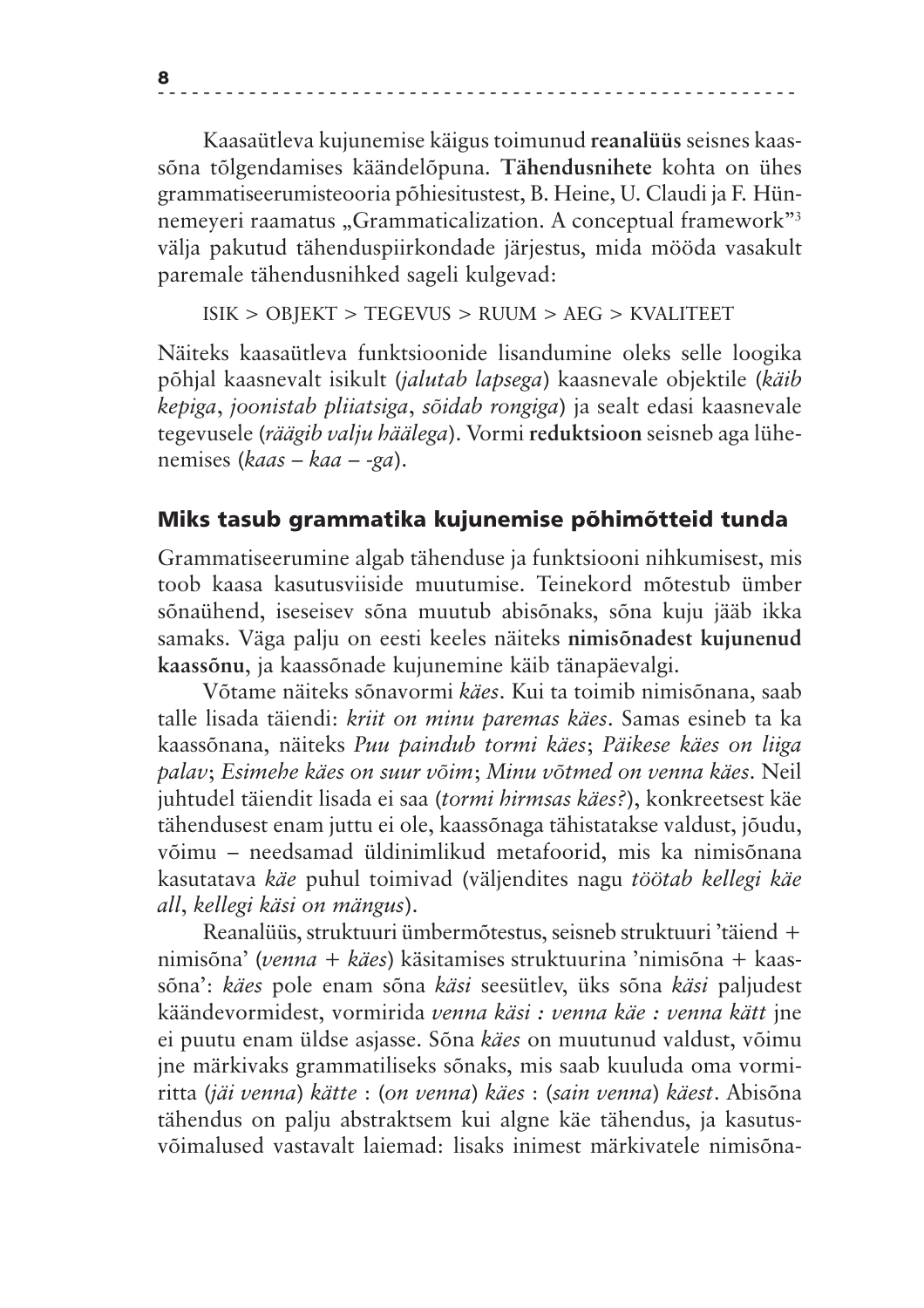dele seostuvad kaassõnaga käes ka näiteks loodusjõude, olukordi märkivad sõnad (tormi käes, rõõmu käes).

Nimisõnaline päritolu paistab läbi kaassõnadest, nagu peale : peal : pealt, kõrvale : kõrval : kõrvalt, juurde : juures : juurest, äärde : ääres: äärest. Kaassõnastumas on näiteks abil, soovil, ajal, ajaks, väitel, sõnul.

Kaassõnade allikaks võivad olla ka käändelised verbivormid, näiteks vaatamata, hoolimata, alates, võrreldes. Lauses nagu Vaatamata tormile / hoolimata tormist jõudis laev õigel ajal kohale pole neil sõnadel midagi tegemist verbidega vaatama ja hoolima, vrd näiteks lauses Kellestki hoolimata trügis Tõnu elus edasi. Viimasel juhul on kellestki hoolimata lauselühend, saame järeldada, et Tõnu ei hoolinud kellestki, aga laeva-lausest ei paista mingit mittevaatajat ega mittehoolijat. Mõnedel vahepealsetel juhtudel (nt Linnuliha ja kokakoola on seni vaid kääbused, võrreldes hullu lehma skandaaliga 1996. *aastal* – E. Uuspõllu näide<sup>4</sup>) tekitab pooleliolev grammatiseerumisprotsess komaprobleemi: kaassõnaühendit pole mingit põhjust komaga eraldada, lauselühendit aga vahel küll.

#### Eri keeltes näeb grammatika kujunemises ühisjooni

Grammatika kujunemise teedes on eri keeltes mõndagi ühist.

Küsipartikli puhul tõlgendub valikuvõimalusi pakkuv sidesõna valikut küsivaks küsisõnaks, vorm kaldub lühenema ja ebamäärastuma, on kujusid nagu võ, väh, võih, võe.<sup>5</sup> Tähendusnihe 'või' > 'üldküsimuse tähis' on tuttav muudestki keeltest, lähemast ümbrusest on sellist päritolu läti *vai* ja vene *nu*  $(<$  *unu*), samuti liivi, leedu, valgevene, ukraina küsipartiklid.<sup>6</sup>

Uks praegu eesti keeles juurduv konstruktsioon on progressiiv ehk kestev olevik: Võimukriis on vajutamas pitserit; Silja Line'i vastu on huvi tundmas ka kauged investorid; Et hästi silma paista, on Tallinn jätkamas Euroopa pidutsemislinnade pikka rida.<sup>7</sup> mas-vorm oma lähtetähenduses väljendab tegevuskohta, vastates küsimusele kus? (nagu Mari on söömas), progressiivimõtestusega toimub tähendusnihe, ei märgita enam kohta, vaid parasjagu toimuvat tegevust. Sama toimub soome keeles, nt Tunti on alkamassa. Ka inglise keele kestva oleviku nagu *is writing* vorm on pärit tegevusnimega kohaväljendist (nagu is at writing). Samalaadne kohatähendusega konstruktsioonil põhinev progressiiv on kujunemas ka saksa ja hollandi keeles.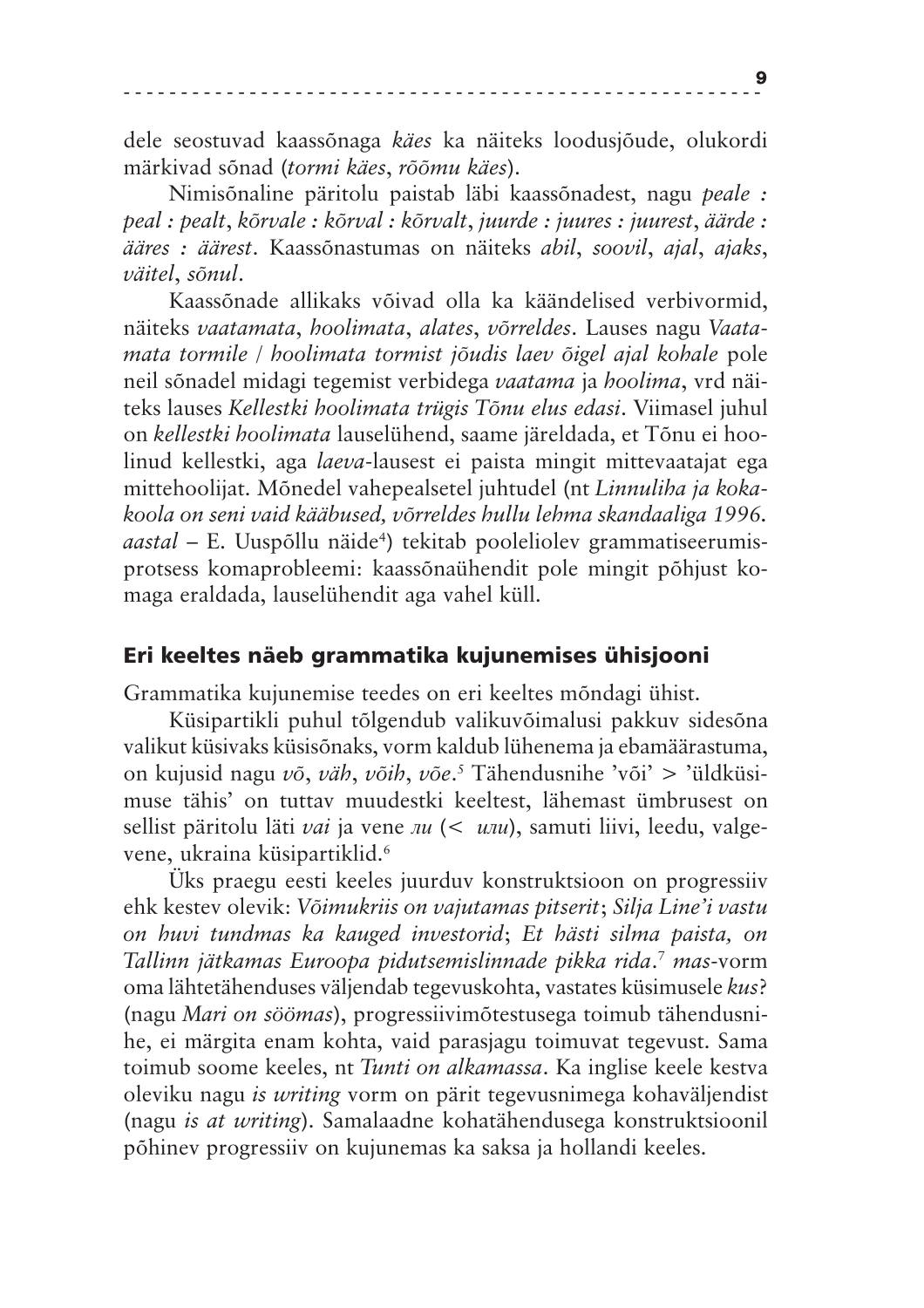Sarnased grammatiseerumisteed kujunevad ühelt poolt keelte loomuliku loogika baasil, nagu ilmselt määrava artikli kujunemine sõnast tähendusega 'see' ja umbmäärase artikli kujunemine 'ühe' põhjal. Sellist kasutust leidub ka eesti keeles, nt Mulle see maaelu päris *meeldib*; Üks mees tuleb sijapoole.<sup>8</sup> Teiselt poolt võidakse naaberkeelte ja muude kontaktkeelte malle ka üle võtta. Areaaltüpoloogilistes uurimustes ilmnevad sageli piirkonnad, kus üht või teist võtet on eelistatud, nii näiteks väljendatakse Euroopa põhjaosa keeltes (rootsi, norra, taani, soome keel) tulevikku tulemist tähistava abiverbiga, nagu rootsi komma või soome tulla, lääneosas (inglise, prantsuse, hispaania, portugali keel) minemist tähistava verbiga, nagu inglise tarind is going to. $9$ 

Eesti keele saama-konstruktsioon (Sul saab seal huvitav olema) sarnaneb saksa *werden*-futuurumiga ja ongi selle eeskujul vanasse kirjakeelde toodud. Samas aga pole tal eesti keeles õiget tuge, ja sellisena on ta näide sellest, et keelevahend, mis pole kujunenud loomuliku grammatiseerumise teel, ei saa hästi juuri alla. Eesti keeles väljendatakse tulevikku ka verbiga hakkama (Kuupilet hakkab maks*ma sada krooni*). Oma tavalises tähenduses väljendab hakkama-tarind algust (Kell hakkas helisema), kuid tähendusnihe algavast tegevusest tulevikus jätkuvaks tegevuseks on loomulik ja seda esineb ka sugulaskeeltes.<sup>10</sup>

Andmeid grammatiseerumisnihete kohta keeltes on kogunenud nii palju, et nende põhjal on koostatud grammatiseerumisleksikon<sup>11</sup>, kus on loetletud kõikvõimalikud lähte- ja tulemkategooriad, mis milleks ja mis millest grammatiseerub. Lisaks tuttavamatele leiame siit päris huvitavaid ülekandeid. Nii võib deminutiivsust väljendav liide pärineda last tähistavast nimisõnast, nt eve keeles (Nigeri-Kongo keeli) ví 'laps', nútsu 'mees', nútsuví 'poiss'; omamist väljendava genitiivi funktsiooni täita sõna tähendusega 'kodus', nt ngiti keeles (Niiluse-Sahara keeli) bhá 'kodus', kamà 'pealik', dza 'maja', kamà *bhá dza* 'pealiku maja'.<sup>12</sup>

Grammatiseerumine on põnev uurimismaterjal. Keel ei püsi, kogu aeg toimuvad mingid vaiksed muutused, mõned nähtused ei mahu liigitamisel lahtritesse ja kasutamisel õigekeelsusnormingutesse – sageli aitab probleeme mõista grammatiseerumisnähtuste äratundmine. Eesti keele grammatiseerumisuuringud on hoogu saanud viimasel aastakümnel, põhilistest uurimisteemadest leidub ülevaade Helle Metslangi artiklis "Grammatikalisatsiooniteooriast eesti keele taustal"<sup>13</sup>.